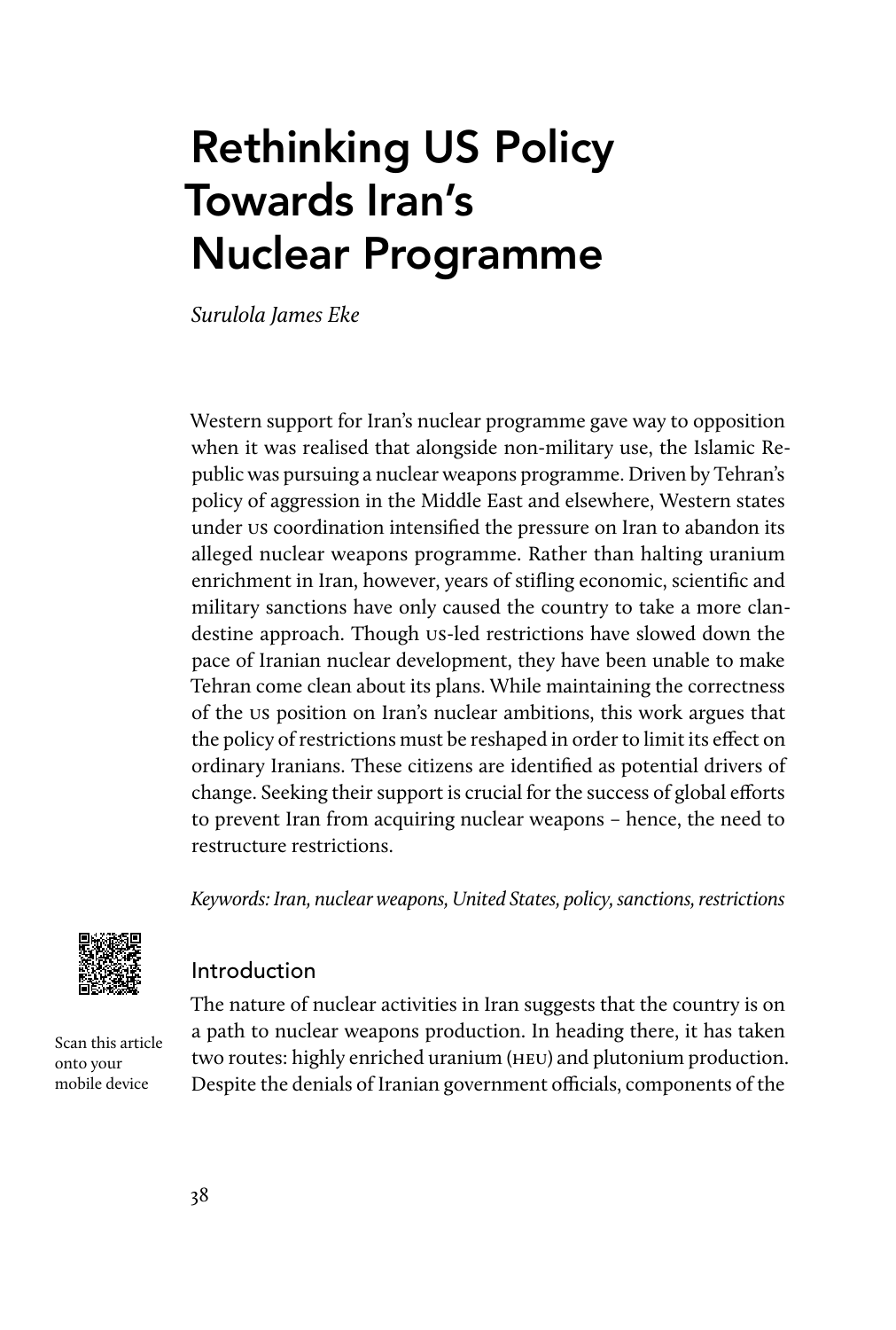state's programme and the secrecy of its nuclear dealings bolster the claims of world powers that there is a military dimension to the Islamic Republic's uranium enrichment plans. For decades now, the United States – with the support of the United Nations Security Council (of which it is part) as well as the European Union and other countries such as Australia, Canada, South Korea, India and China – has been pressuring Tehran to relinquish its nuclear weapons ambitions. Nevertheless, the country continues to insist that its uranium enrichment is for peaceful purposes only.

Surulola James Eke

The pressure mounted on the Islamic Republic of Iran has to date been monumental. Worst hit by the us-led restrictions is the economy. The resulting sky-high prices of goods and services have more impact on ordinary Iranians than on the policy makers who are their real targets. Overall, the consequences in the country have been colossal, and the controversial nuclear programme has also suffered under the weight of us-imposed and -influenced blockades. Despite these visible effects, however, restrictive policies have been ineffective in compelling Iran to jettison its plans to develop nuclear bombs. Thus, although sanctions have succeeded in slowing down Iran's nuclear development, I argue that they should now be reshaped in order to insulate ordinary Iranians from their effects.

This study proceeds by shedding light on Iran's nuclear history, which it traces through to the current state of nuclear developments and their military indicators. It next outlines the sanctions imposed on the country in order to force the redirection of policy; the analysis goes further to provide justification for the Western opposition to Iran based on the latter's aggressive conduct in the Middle East and elsewhere. Finally, this work concludes that current sanctions should be restructured in a way that makes them acceptable to ordinary Iranians. This will create cracks from inside the Islamic Republic.

### Historical Overview of Iran's Nuclear Programme

The current tension around Iran's plans to go nuclear – that is, to weaponise its nuclear capability – cannot and should not be divorced from the complicated history of the country's nuclear ambitions. In fact, the intensity of the controversy surrounding Iran's nuclear weapons drive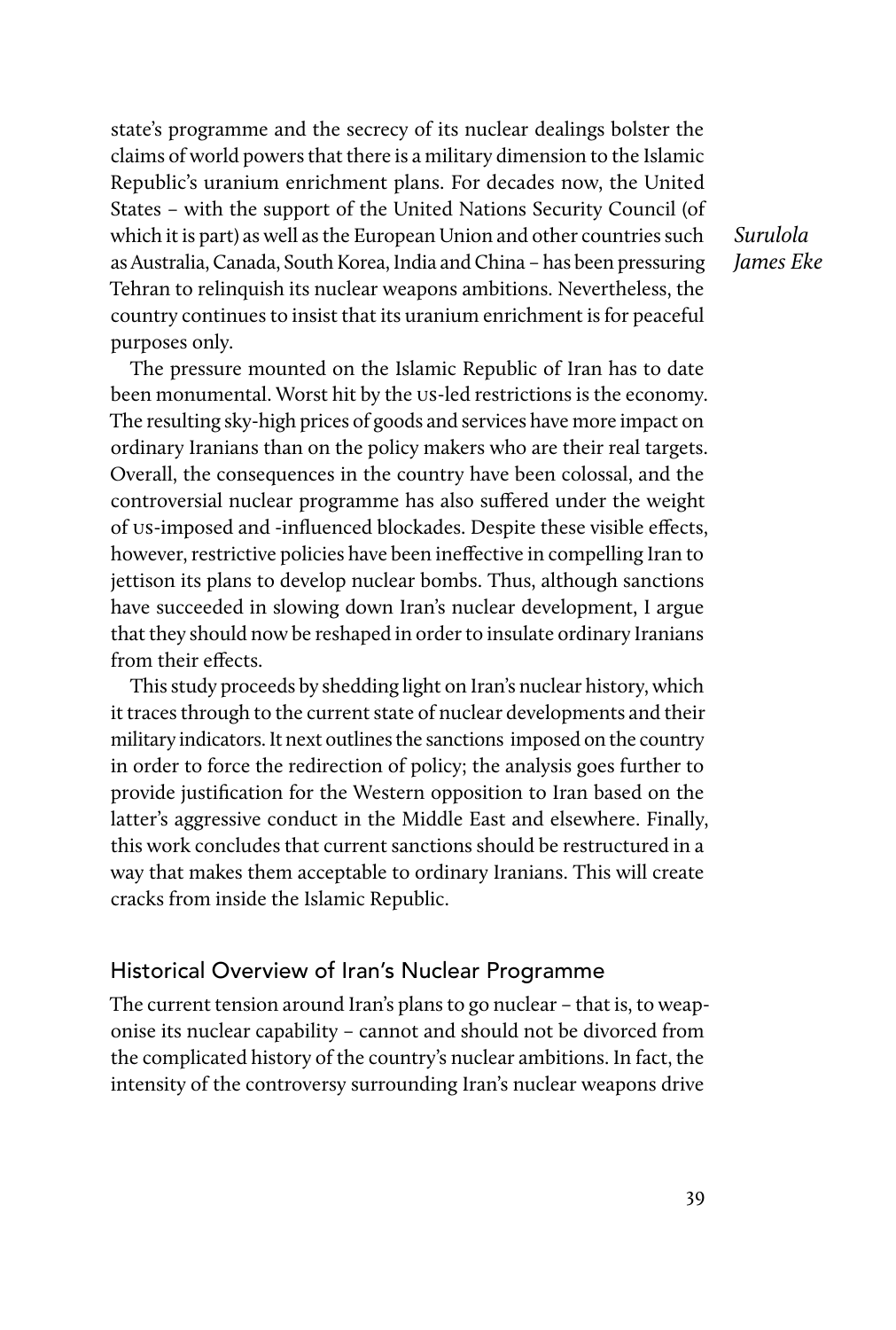can be seen as a product of that complex history. Understanding that history, thus, provides a much needed context for the Western disapproval of Iran's desire to weaponise its nuclear power.

cejiss 4/2014

To be sure, relations between Iran and the West have not always been conflict-ridden. Britain, for instance, is known to have enjoyed excellent relation with Tehran when economics permitted and the public held that Tehran's dealings with London were not hostile to British interests. The demise of the Anglophone influence created leeway for Washington, which supported Iran's development of nuclear power in the mid-20th century. Iran's nuclear history can therefore be divided into three phases: Western support for Iran's uranium enrichment; Western suspicion of an atomic Iran; and the development of the country's nukes with non-Western input (a stage of conflict).

Interestingly, more than four decades of bumpy us-Iranian relations can be traced to the very nuclear programme which the us helped create and which is now at the heart of global controversy. Iran's efforts to develop nuclear energy date back to 1957; they were linked to a push from the Eisenhower administration which ultimately resulted in the establishment of military-cum-economic ties.<sup>1</sup> The apparent honeymoon between Tehran and Washington spanned decades and ostensibly hinged on Iran's lack of interest in attaining the same status as its us partner when it came to nuclear capability. For its part, Iran was keen to maintain this mutually beneficial situation. Hence, it signed the Nuclear Non-Proliferation Treaty on 01 July 1968, the day the treaty opened for signatures. Six years later, the state also concluded a safeguard agreement with the International Atomic Energy Agency (IAEA).<sup>2</sup> This points to an attitude of compliance rather than dissent and suggests that at the time Tehran was pursuing a peaceful nuclear programme. This compliance contrasts sharply with the defiant behaviour that has characterised Iran's relations with the West for much of the last four decades. It also calls into question the country's nuclear objectives – an issue analysed in-depth further on in this study.

Notably, Tehran's nuclear dealings were not restricted to the us and it also obtained assistance from other Western powers. In the mid-1970s, for instance, Iran signed contracts with Western firms including France's Framatome and Germany's Kraftwerk Union on the construction of nuclear plants and the supply of nuclear fuel. Still, the support from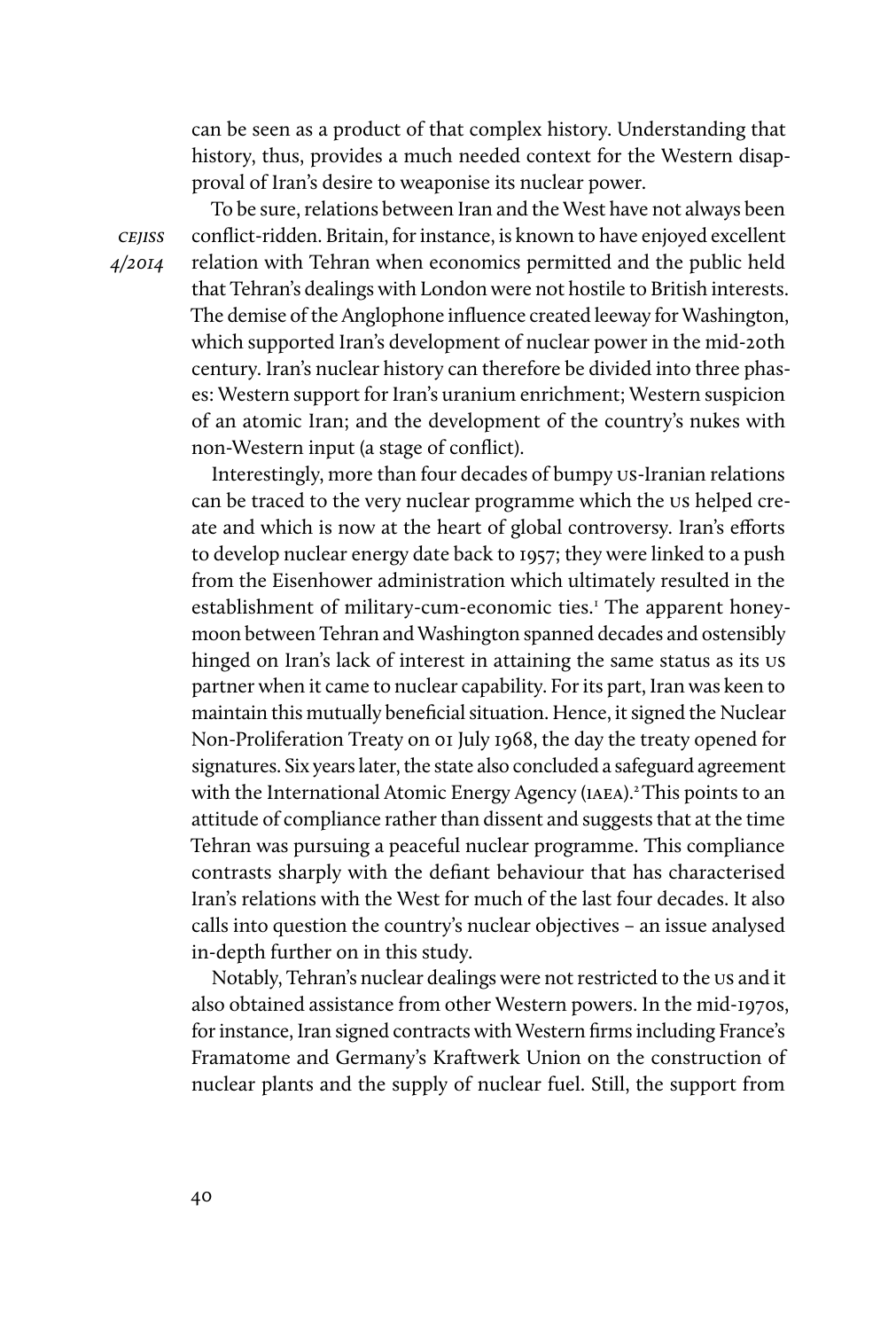the us remained substantial: under the 1957 Agreement for Cooperation in Research in the Peaceful Uses of Atomic Energy, the United States provided nuclear technology, supported Iran's scientists and sold the country nuclear reactor fuel. Furthermore, Iran's first nuclear station in Bushehr was built under us supervision.

To be clear, this was never a one-sided expression of goodwill. In other words, rather than being parasitic, relations were largely symbiotic. The us also stood to benefit from maintaining such close and friendly ties with Iran. In return for its goodwill, the us enjoyed the purchase of Iranian oil at favourably low prices. What factors, then, lay behind the shift from Western support for Iran's nuclear programme to the opposition of Tehran's nuclear ambitions? To sketch an answer, we need to return to the lead-up to the Islamic Revolution of 1979: Western support for Iran's nuclear drive began to erode after us special intelligence forces suggested in 1974 that the Shah's ambitions could lead Iran to pursue nuclear weapons. This concern prompted the withdrawal of Western support for Iran's nuclear programme. But it was the seizing of us hostages and breaking off of diplomatic relations after the 1979 revolution that strained us-Iran relations to the degree assumed in the 21<sup>st</sup> century.

It is widely known that the us is at the forefront of the Western opposition to Iran's nuclear programme. Washington has used sanctions to try to compel the Iranian government to fulfil its nuclear non-proliferation commitments under international law. Over the years, the case against Iran has been strengthened by the clandestine nature of its nuclear activities. (In contrast, Zarif argues that it was efforts 'to avoid the us-led restrictions that led Iran to refrain from disclosing the details of its programme.')<sup>3</sup> Such us disapproval of Iran's nuclear ambitions has significantly slowed their achievement, but it has failed to bring them to a halt; this is in spite of all recent talks. Though Washington has stepped in on several occasions to block nuclear deals between Iran and each of Argentina, China and Russia, these efforts have on the whole achieved minimal results.

While Washington's attempts to frustrate Tehran into holding dialogue have, for the most part, been unsuccessful – even as us-initiated sanctions undermine Iran's economy – these moves have developed local capacities with some foreign non-Western assistance. Iran may still be a long while away from producing nuclear bombs, but the state

Iran's Nuclear Programme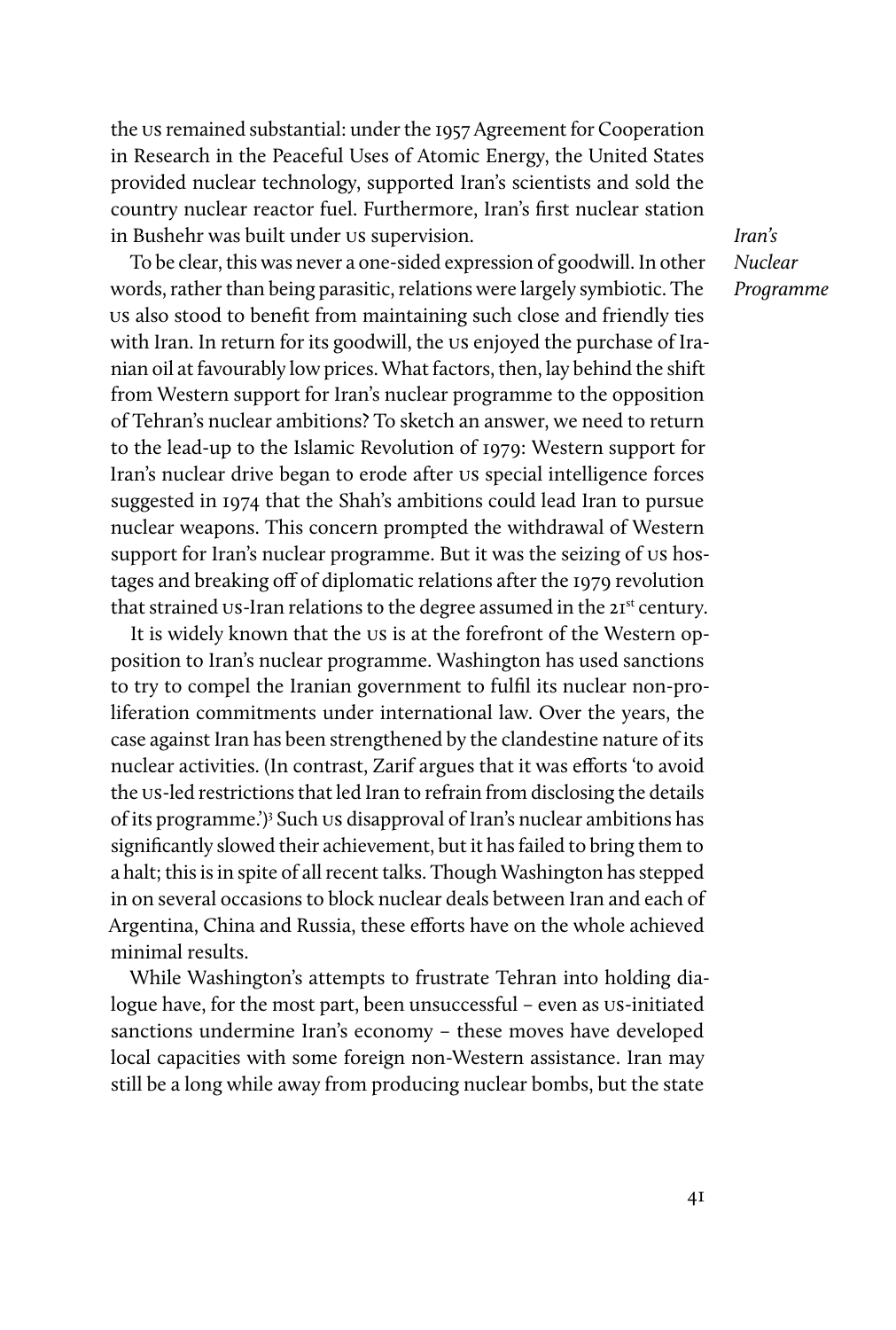has undoubtedly managed to assemble at least the essential ingredients for nuclear weapons capability. In 2003, Iran Watch reported that the world had

**CEJISS** 4/2014 realised that Iran had built or was building everything needed to produce enriched uranium, which could fuel nuclear weapons as well as nuclear reactors…the sites included a uranium mine at Saghand, a yellowcake production plant near Ardekan, a pilot uranium enrichment plant at Natanz, and a commercial-scale enrichment facility on the same site. In addition, Iran was continuing work on a 1,000 megawatt nuclear reactor at Bushehr and was building a heavy water production plant at Arak, next to which Iran planned to build a 40 megawatt heavy water reactor.<sup>4</sup>

From very modest beginnings, Iran has managed to set up a torrent of nuclear installations. A partial list of their names underlines this success: Bonab Research Centre, Chalus Nuclear Facility, Darkhovin Nuclear Power Plant, Fordow Uranium Enrichment Facility and Isfahan Nuclear Technology Centre, Lashkar Abad Plant, Karaj Research Centre, Lavizan-Shian Technical Research Centre, Parachin Military Complex, Tehran Nuclear Research Centre, Yazd Radiation Processing Centre and Qom Uranium Enrichment Plant.5

## The Possible Military Dimensions of Iran's Nuclear Development

In line with its safeguards agreement, Iran has informed the iaea about sixteen of its nuclear facilities as well as nine location outside facilities (lofs) where material is regularly used. In 2010, Tehran also announced the construction of ten new enrichment facilities.<sup>6</sup> It has yet, however, to provide the iaea with any details of these plans. The current Iranian nuclear infrastructure is extensive. It includes three known uranium enrichment plants: the Pilot Fuel Enrichment Plant (pfep), the Fuel Enrichment Plant (FEP) and the Fordow Fuel Enrichment Plant (FFEP).<sup>7</sup> The first two are located in Natanz while the ffep is in Fordow near the city of Qom. In addition, Iran has at least one known enrichment research and development facility. This is Kalaye Electric in Tehran.

The FEP is the main enrichment facility which uses an IR-I centrifuge.<sup>8</sup> It is a centrifugal enrichment plant brought into operation in 2007 for the production of low enriched uranium (leu), enriched up to 5% U-235. The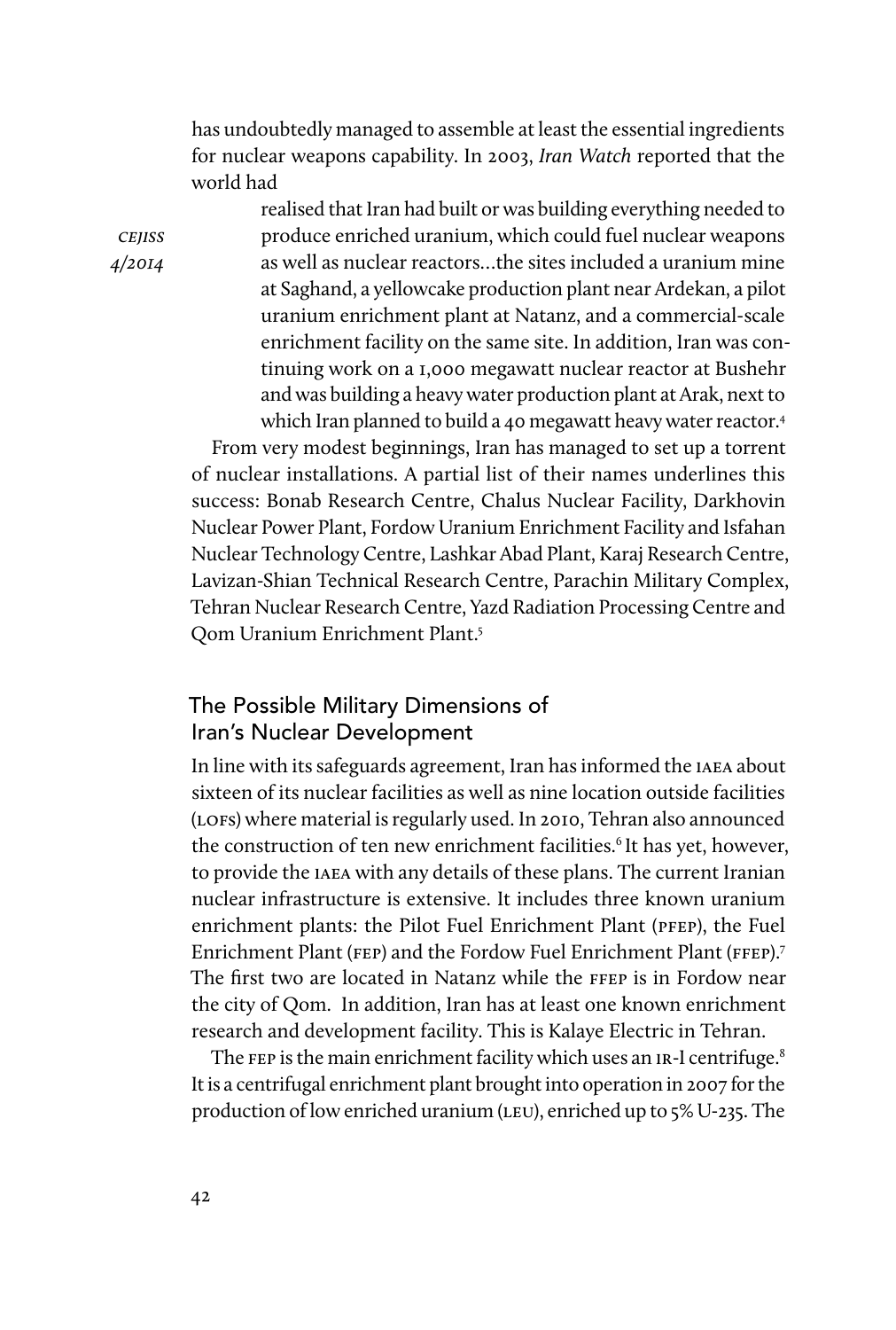pfep is a pilot facility which has mainly been used to test centrifuges of various types (ir-I, ir-2, ir-2M, ir-3 and ir-4). It is also a leu production plant and commenced operation in October 2003.<sup>9</sup> Like the FEP, the FFEP is an underground facility; the existence of both plants was revealed by the us in September 2009. Since that disclosure, the feep's purpose has been modified several times; it now appears to be dedicated to producing 20%-enriched uf6. Additionally it is used to generate uf6 enriched up to 5% U-235.10 Iran is constructing a uranium mine in Saghand and has a milling facility at Ardakan and a small (20-tonne per year) uranium mining/milling installation in operation at Gcchine. It is also continuing to build its heavy-water-moderated reactor at Arak though it has yet to disclose the amount of heavy water to be produced.<sup>11</sup> It is estimated that once in operation, Iran's 40mwth reactor at Arak will be able to produce plutonium for one nuclear weapon a year.

Since the initial August 2002 announcement of the construction of the heavy-water production plant at Arak, there has been little doubt in the minds of many people that in parallel with its uranium enrichment programme, Iran is now pursuing a plutonium route to the production of fissile materials for military use. Note that plutonium–239 is the preferred component for nuclear weapons production. This is significant given that most states which have launched a military nuclear weapons programme did so at first via one method – either heu or plutonium production – and only later achieved military nuclear capacity through both routes. This was the case for the five nuclear weapon-owning states as well as for India, Pakistan, Iraq and North Korea. Though far more difficult to produce, plutonium has certain advantages, particularly since a smaller quantity of it is needed to create the same nuclear explosion yield and warheads are consequently smaller. This is immediately reflected in the size of, for example, the missile payload and the distance it can reach with a plutonium warhead when compared with an HEU warhead.<sup>12</sup>

Furthermore, many analysts have raised serious questions about the nature of Iran's nuclear research, development and production facilities. Cordesman, for instance, notes that the country has large and well-distributed state industries and military facilities that it can use to hide its activities or to shelter and disperse them.13 These factors – together with Iran's reduced cooperation with the iaea, non-implementation of the Additional Protocol, failure to answer longstanding questions about the programme's alleged military dimension and its hide-and-seek games in

Surulola James Eke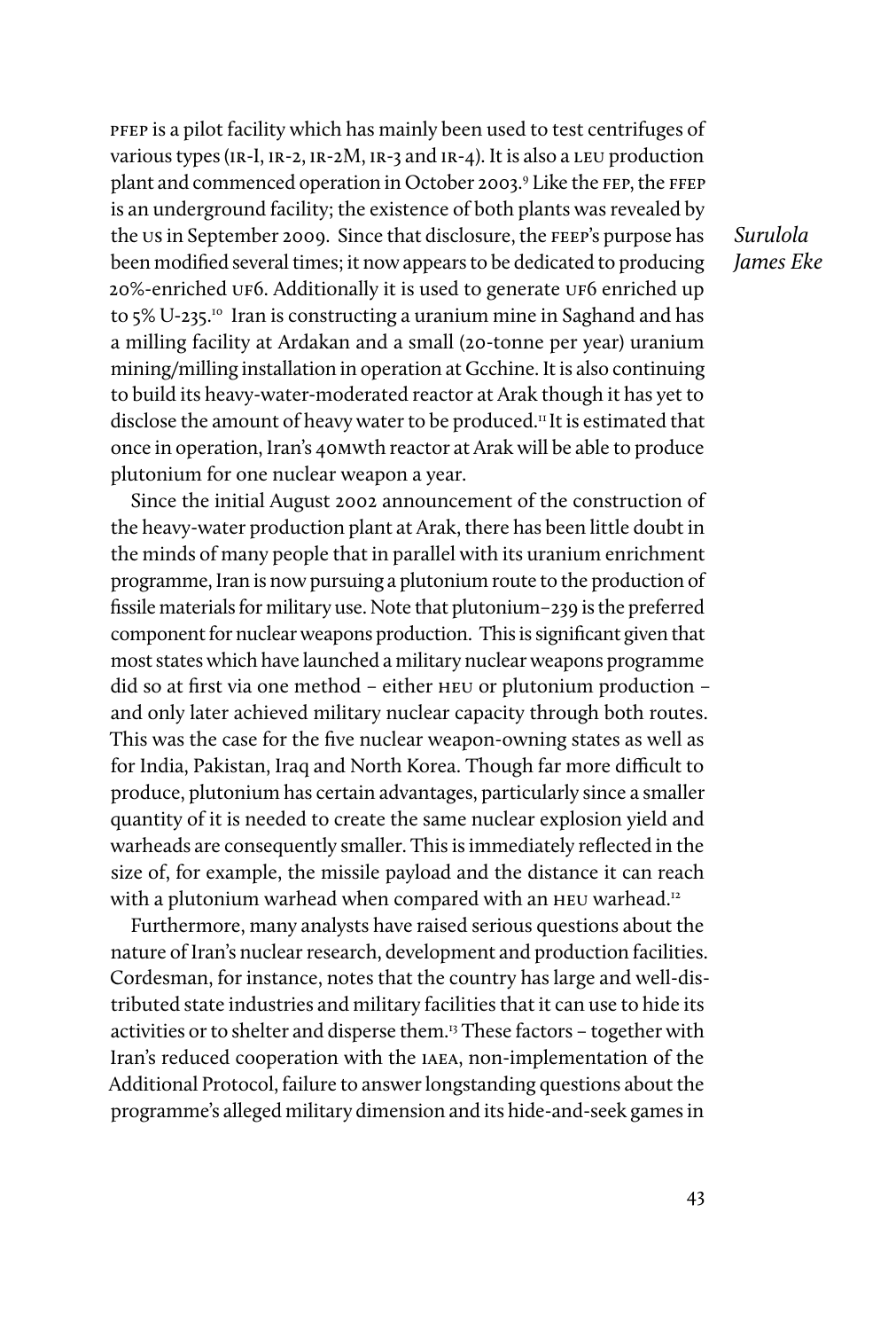negotiations on its nuclear activities – increase the opacity of this nuclear dossier and further justify intensified pressure on the Islamic Republic.

The view that Iran is secretly creating or else intends to develop nuclear weapons is also supported by military, political and technical indicators. Effectively assessing the country's nuclear path therefore requires consideration of all these dimensions; the permutations become complex as various elements enter the mix. Nevertheless, an effort can be made to show that from both technical and political standpoints, Iran has hinted to the world about its desire for nuclear weapons. Iran has enormous reserves of oil and gas deposits which are more than sufficient to generate electrical power, and so nuclear energy should not ordinarily be needed to power the Islamic Republic. The government insists, however, that its final goal is the export of nuclear technology. When we consider that Iran has fairly modest uranium deposits and it relies largely on imports for the major components of its nuclear programme, the country's nuclear plans become quite glaring. This is all the more true since these nuclear investments – often made in secret and dominated by black market purchases – do not appear to be consistent with a strictly peaceful nuclear programme. A.Q. Khan's covert network of business associates in Europe, Asia and Africa is one of the most important suppliers of the essential components of Iran's nuclear reactors.14

The heavy-water production plant near the town of Arak about 250 kilometres from Tehran and two gas centrifuge plants under construction at Natanz, forty kilometres from Kashan, are suspected to be part of Iran's nuclear weapons programme. With a capacity of eight kilograms of plutonium a year, the Arak plant is capable of producing two nuclear weapons per annum.<sup>15</sup> Contrary to the relevant UN Security Council (unsc) resolutions – 1696 (2006), 1737 (2006), 1747 (2007), 1803 (2008), 1835 (2008) and 1929 (2010) – Iran has not suspended its enrichment-related activity at these controversial sites. Tehran is also yet to permit the iaea to take samples from the heavy water stored at its uranium conversion facility.16 This attitude gives credence to the suggestions of many analysts that Iran has carried out activities relevant to the development of nuclear weapons. It is also worth emphasising that the unsc resolutions which require all uranium enrichment activities to be halted at heavy-water reactors, reflect the efficiency of these plants at producing plutonium for nuclear weapons.

cejiss 4/2014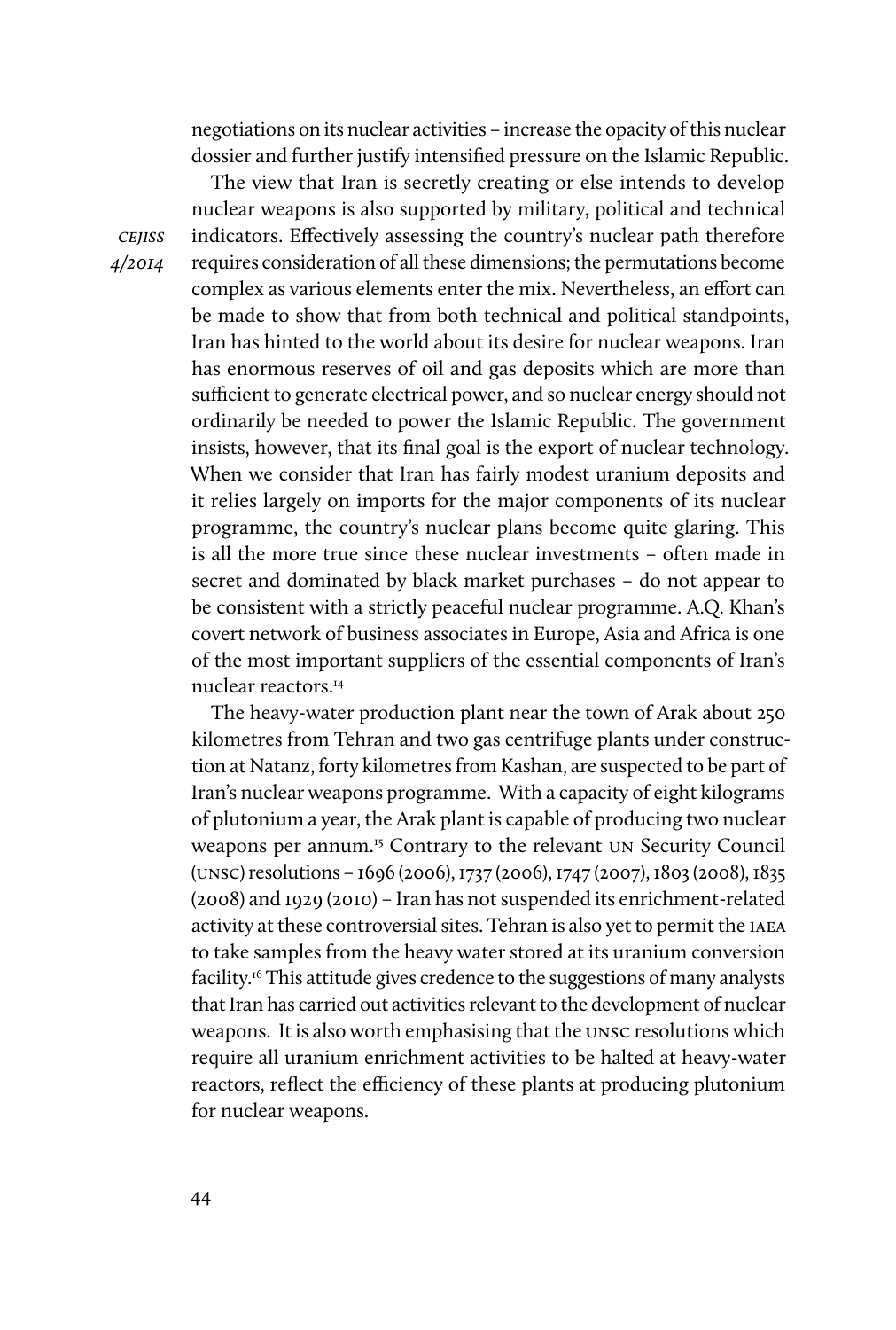Politically, Iran's gestures both belie the country's outward claims and reveal its desire for nuclear weapons. This desire dates back to the Shah's regime and was identified in a 1975 memorandum from Henry Kissinger to the then us secretary of defence in which the former proposed constructing a multinational reprocessing facility in Iran as a fall back to his first choice, Iran's participation as an investor in an enrichment plant in the us. 17 Why, however, does Iran feel the need to possess nuclear weapons? A clue can be found in a 2003 Le Figaro interview which Akbar Elemad, the founder and first president of the Atomic Energy Organisation of Iran (aeoi). In this interview, Elemad noted that he had asked the Shah in the mid-1970s if he wanted to build a bomb. The Shah, he said, responded that it would be premature to build a bomb as this would isolate Iran and prevent transfers of nuclear technology, but if in ten to twenty years, Iran's security situation had changed or other states had begun to acquire bombs, the nuclear military option would become at priority.18 This gives weight to Kemp's view that the Shah's nuclear programme was partly motivated by nuclear threats from Israel, Iraq, Pakistan, India and the Soviet Union.19

According to Perry, the Iran-Iraq War taught Iran a valuable lesson about the importance of having a credible deterrent force of its own; the Iranians had possessed none and been left extremely vulnerable.<sup>20</sup> Top Iranian government officials at the time, thus, reiterated the desire for weapons of mass destruction. For instance, in an October 1988 address to the Islamic Revolutionary Guard Corps (irgc), the then speaker of Iran's parliament, Hashemi Rafsanjani called for the development of nuclear and other unconventional weapons based on the country's wartime experience. Rafsanjani told the gathering: 'We should fully equip ourselves both in the offensive and defensive use of chemical, bacteriological and radiological weapons.'<sup>21</sup> Militarily, Iran's conduct in the Middle East – specifically in Lebanon and Syria – suggests the use to which the country would put nuclear weapons should it be allowed to acquire any.

Notwithstanding Iran's reporting obligations under its safeguarding undertakings, iaea Board of Governors' resolutions and numerous unsc resolutions, or the attempts made by the P5+1 to seek a political solution and concurrent rounds of sanctions (as discussed below), the country remains adamant as it proceeds with uranium enrichment. As a result, I surmise that though rigorous safeguards and accompanying restrictions

Iran's Nuclear Programme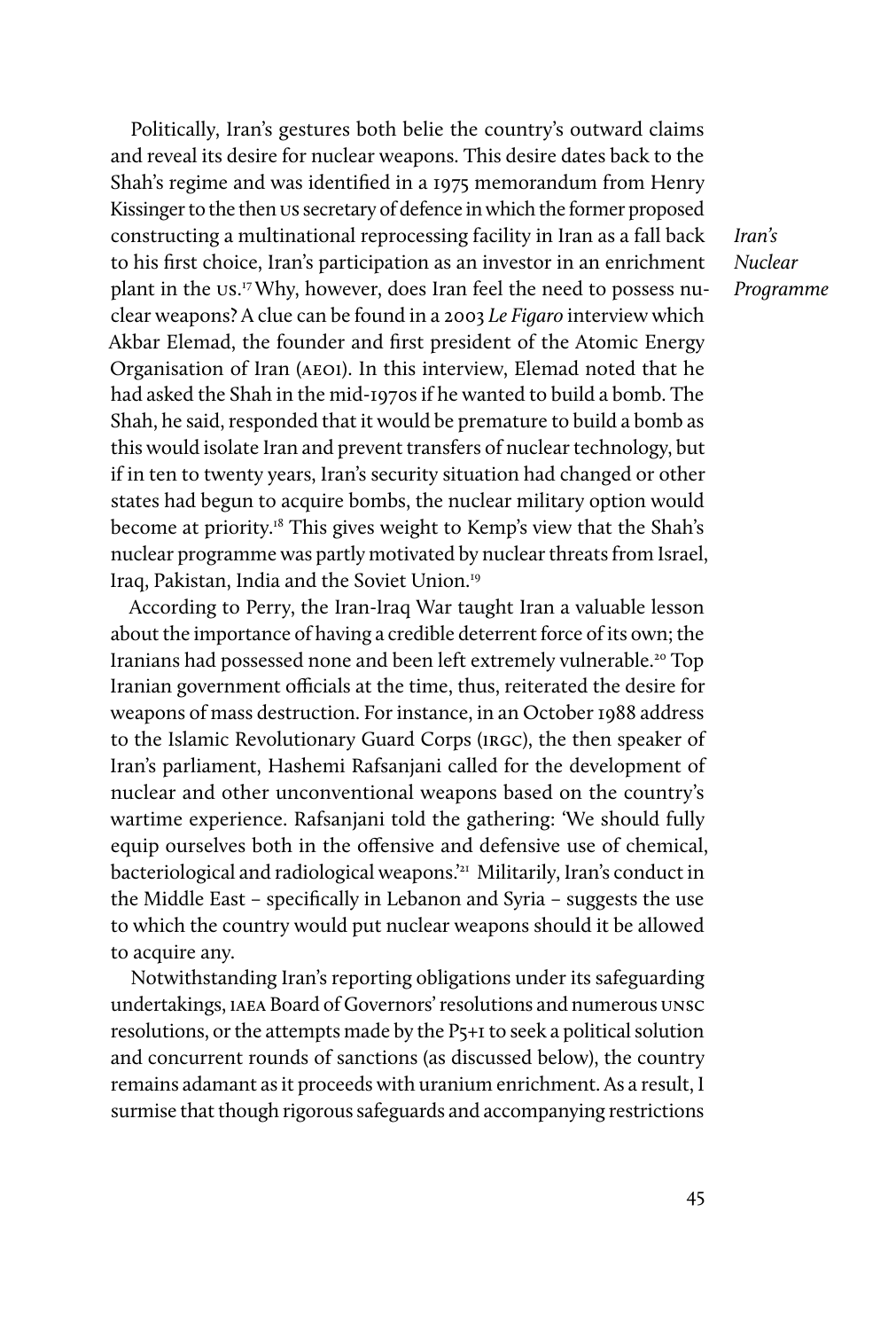are key to addressing the Iranian nuclear question, repackaging sanctions is equally crucial if any significant headway is to be achieved. Further analysis of this standpoint is contained in the last sections of this study.

Granted that Iran desires nuclear weapons, does it possess the where-

withal to produce them? The answer is affirmative though the country will first have to augment its enrichment capacity to the point that it can make sufficient weapon-grade uranium quickly and secretly. This course of action also seems viable given Iran's extensive nuclear physics and engineering experience and the fact it has been operating nuclear research reactors for decades: the country has a cadre of trained personnel who could be switched to a nuclear weapon programme. As Barnaby has noted, 'if [Iran] produces the fissile material – highly-enriched uranium or plutonium or both – needed for nuclear weapons, such weapons could be built in a relatively short time of months rather than years.'22 Contrary to the claims of President Hassan Rouhani and Foreign Minister Mohammad Javad Zarif that Iran is not interested in acquiring nuclear bombs, the evidence available suggests that it is actively heading down this path.

The direct costs of Iran's nuclear pursuits are enormous, and keeping the nuclear weapons option open has staggering indirect costs for the nation in terms of both political and scientific isolation and economic sanctions.<sup>23</sup> However, Iran is maintaining this course. This indicates the need for changes to the strategies being used to force a redirection of national policy. The consequence of failing to stop Iran from acquiring nuclear weapons will be dire: instability in the region will be worsened by the resulting race for nuclear weapons. Iran's history, detailed further below, also suggests how Tehran would behave if it possessed nukes. In contrast, a successful nuclear deal – if brokered by the us – could provide an enormous boost for beleaguered global non-proliferation efforts. This could also lead to a productive American-Iranian relationship which might tackle the many complex security problems impeding stability in the Middle East.

#### The US Engagement with Iran

In dealing with the Iranian question, the us has adopted a dual approach: imposing restrictions on the Islamic Republic while seeking avenues for political engagement. What this means is that while the us appears to be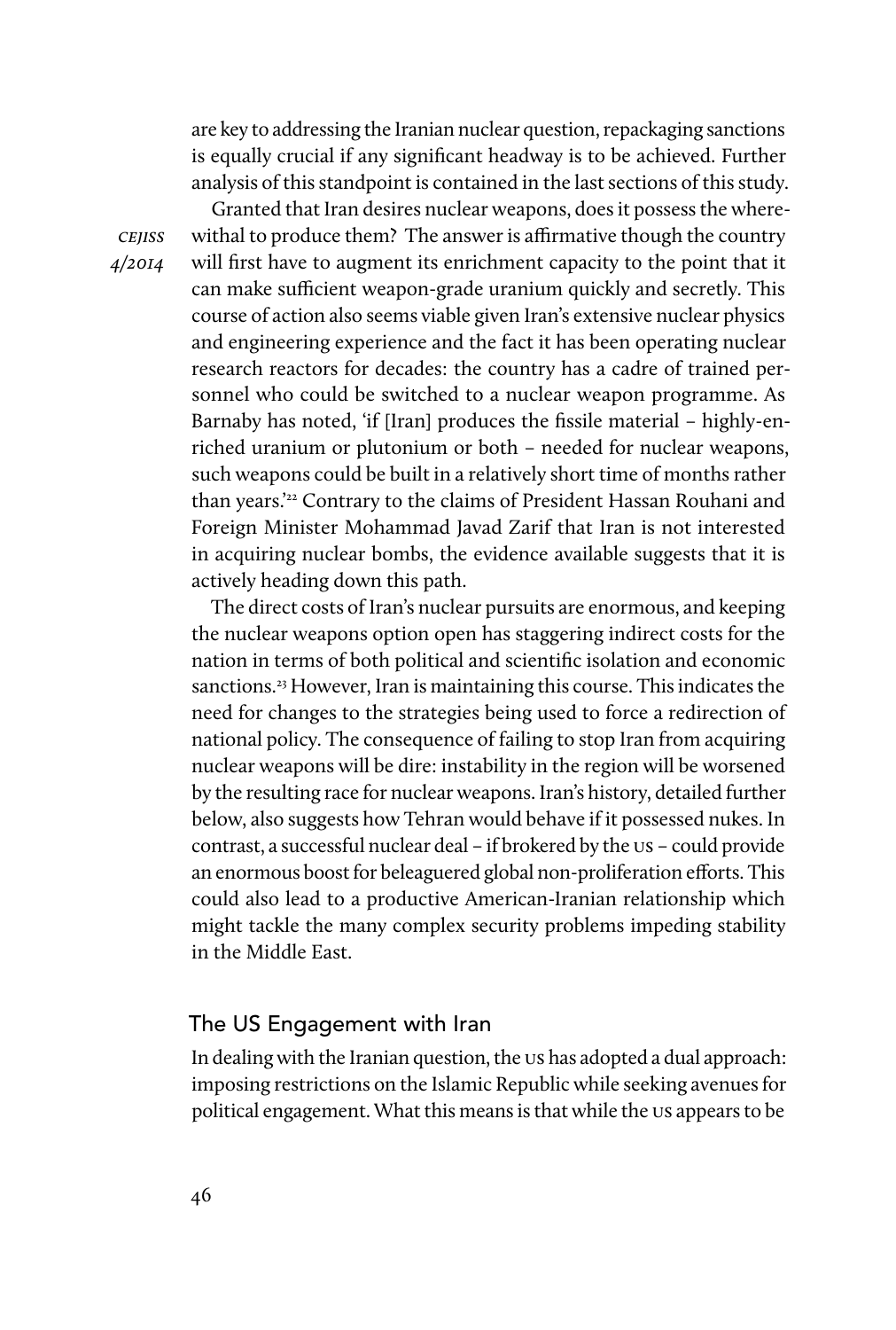vehemently committed to the sanctions against Iran, it has also preserved the possibility of reaching a compromise through negotiations. In other words, sanctions are imposed while avenues for dialogue are left open. Given, however, that sanctions remain the principal tool relied on in the effort to compel Iran to stay committed to the Non-Proliferation Treaty and its safeguards agreement, the discussion below charts the various economic, scientific and military restrictions which have been imposed on Iran by the us, the international community at the behest of the us or by way of the un Security Council.

Surulola James Eke

In November 1979, Iranian government assets, including bank deposits, gold and other properties, worth \$12 billion (USD) were frozen. This was followed by a ban on weapon sales to the Iran Republican Guard Corps (Qods Force) (irgc) in 1984. Then, in October 1987 came a prohibition on the export and import of any goods or services from Iran; it was reinforced in April 2012 by specific restrictions on the supply of technology which had been used to track down dissidents, who were later abused, tortured or killed. In March 2005, the us prohibited trade with Iran's oil industry. This strengthened a ban on us trading with Iran's financial, military, manufacturing and oil sectors in place since May 1995. In June 2005, the assets of individuals connected with Iran's nuclear programme were frozen. In September 2006, the us government prohibited dealings between us financial institutions and Bank Saderat Iran. The year 2008 saw the freezing of over \$2 billion (USD) held for Iran in Citigroup accounts. Finally, the Comprehensive Iran Sanctions, Accountability and Divestment Act (CISADA) was adopted in June 2010. This law enhanced restrictions on Iran, including by rescinding authorisations for Iranian-origin imports such as rugs, pistachio nuts and caviar.<sup>24</sup>

Either on their own initiative or under us pressure, several other nations and multinational bodies have imposed sanctions which prohibit nuclear, missile-related and other military exports to Iran as well as investments in the Iranian oil, gas and petrochemical industries. They have also banned refined petroleum and medical product exports along with business dealings with the irgc and banking and insurance transactions and shipping. For instance, on 23 December 2006, the un Security Council adopted a resolution which prohibited the supply of nuclear-related materials and technology to Iran and also froze the assets of individuals connected with Iran's nuclear programme. This was followed by the imposing of a unsc arms embargo on the IRGC on 24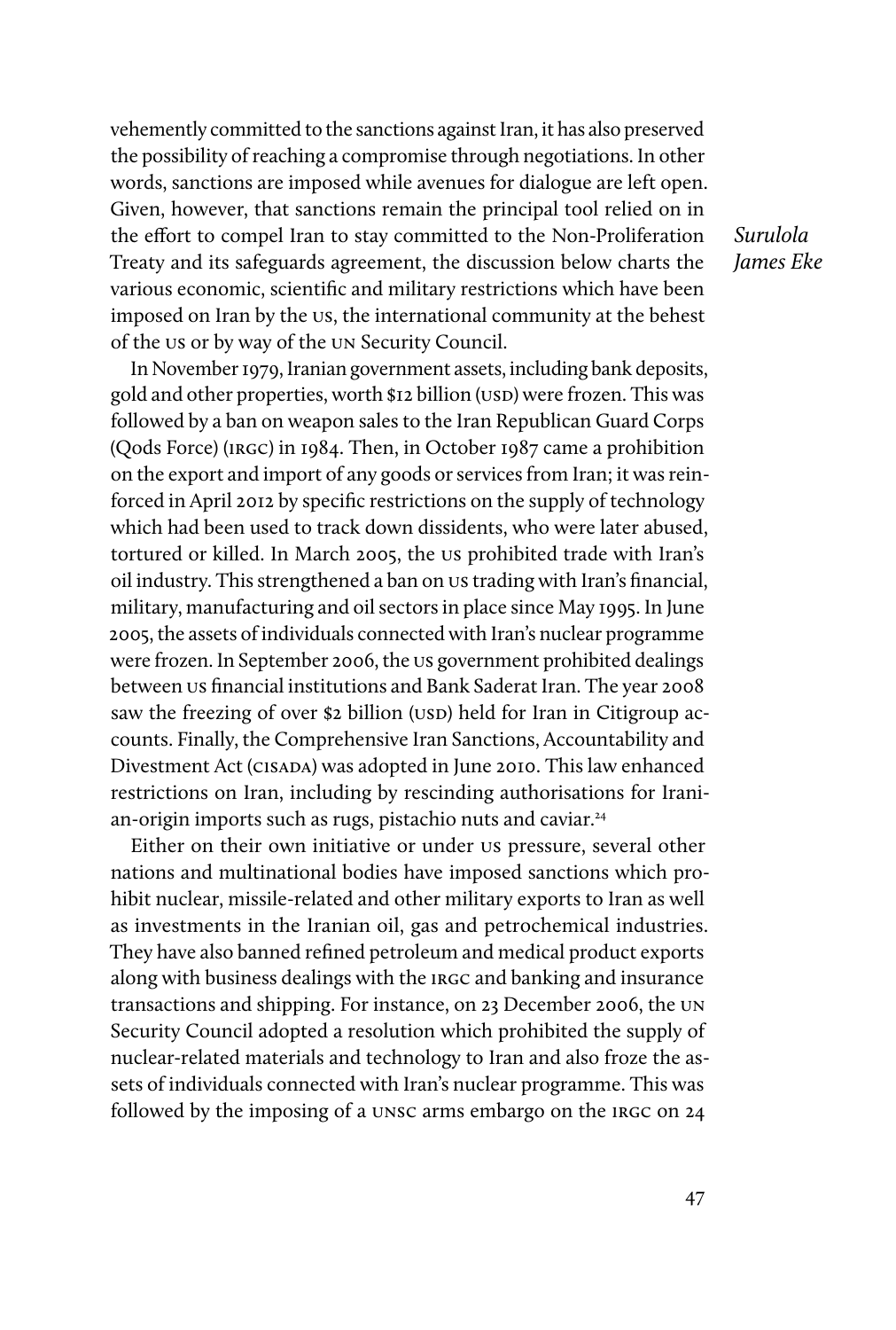March 2007. On 03 March 2008, the freezing of assets was extended to top Iranian officials connected to the country's nuclear programme. On 09 June 2010, the unsc tightened the arms embargo, expanded travel bans to cover more individuals involved with Iran's nuclear programme and froze the funds and assets of the irgc and the Islamic Republic of Iran shipping lines. The Australian government has also placed financial restrictions and travel bans on individuals connected with Iran's nuclear programme. Canada has banned dealings in the property of Iranian nationals and imposed a complete arms embargo along with restrictions on the sale of oil-refining equipment and items that could contribute to Iran's nuclear programme. On 17 March 2012, the European Union initiated the disconnection of twenty-five blacklisted Iranian banks from the swift financial messaging network.

In additional international measures, the Indian government has banned the export of all items, materials, equipment, goods and technology that could contribute to Iran's nuclear programme. Meanwhile, Tehran's sworn enemy, Israel has prohibited business dealings with Iran and unauthorised travel to the country. South Korea has blacklisted 126 Iranian individuals and companies involved in the country's nuclear programme. In July 2012, the European Union placed an oil embargo on Iran and froze the assets of Iran's Central Bank. This was accompanied by a Swiss ban on the sale of arms and dual-use items to Iran. Switzerland has also excluded the sale of products that could be used in the Iranian oil and gas sector along with financing to this sector and put a restriction on financial services.

It is noteworthy that though the sanctions imposed on Iran have had crippling effect on its economy and other sectors – including the nuclear programme which is the source of the crisis – they have largely been ineffective in changing the course of Iran's nuclear drive. In fact, Iranian leaders have hinted at plans to develop an "economy of resistance" that would allow the country to neutralise sanctions and even put it in a position to impose boycotts on hostile states.

# Grounds for the Western Opposition to Iran's Nuclear Programme

Western hostility to Iran's uranium enrichment stems largely from the United States' designation of the Islamic Republic as a rogue state. This

cejiss 4/2014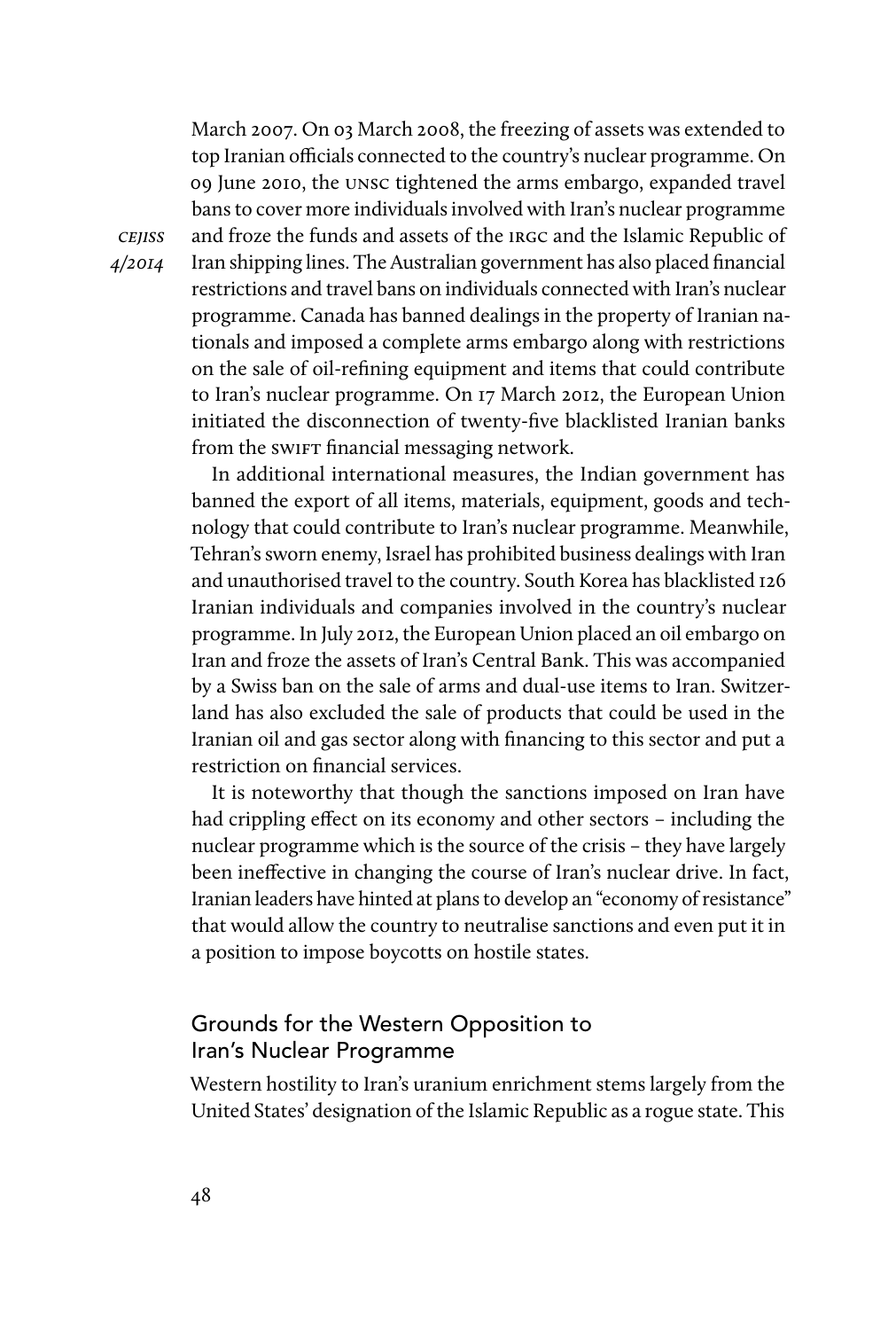perception of Iran hinges on the country's notorious role as a sponsor of terror – a status which it attained after the October 1983 bombing of us marine barracks in Lebanon. Iran is constantly being accused of aiding terrorism in the Middle East and other parts of the world. Byman notes that 'Iran has backed not only groups in its Persian Gulf neighbourhood, but also terrorists and radicals in Lebanon, the Palestinian territories, Bosnia, the Philippines, and elsewhere.'<sup>25</sup> Iran's propensity for acts of terror is closely associated with the 1979 Islamic Revolution. Iranian leaders believed that aggressively promoting the revolution was a sure way to ensure its success.<sup>26</sup> But, if over the years Iran has demonstrated a proclivity for terrorism, how exactly has this manifested itself? Has Iran's involvement in terrorism been covert, taking the form of support for terrorists, or has it been overt and entailed the actual, direct and undisguised planning and execution of terrorist acts? These questions are addressed below.

Immediately after the revolution, Tehran began to work especially actively with Shi'a Muslim movements around the world. In many countries in the Muslim world, the Shi'a faced oppression and discrimination, and the revolution inspired them to both take action and look to Tehran for support. Iran backed Shi'a groups in Iraq, Bahrain, Saudi Arabia, Pakistan, Kuwait and elsewhere.<sup>27</sup> The ideological support which Tehran still provides to Shi'a movements has sparked hostility towards Iran from both outside and within the region. In response, terrorism and subversion have been the major weapons in Iran's toolbox. Iran's designation as a state sponsor of terrorism is boosted by Tehran's close connections with the Hezbollah in Lebanon and Hamas in the Gaza Strip.<sup>28</sup> Tehran is seen here as relying on terrorism to further Iranian foreign policy interests.

Today Iran feels itself to be under growing pressure from the international community through both diplomatic and economic sanctions. From the stuxnet virus to the assassination of Iranian scientists and the defection of Iranian agents, the state sees itself as increasingly the target of Western intelligence services in general and Israel and the United States in particular.<sup>29</sup> But have these forces hindered Iran's nuclear programme? The answer, as we have seen, is not clear. In fact, the desire to avenge attacks on Tehran's scientists along with the sanctions targeting its nuclear programme has only fuelled Iran's aggressive tendencies. Is this then a question of failing tactics or one of an insatiable quest to

Iran's Nuclear Programme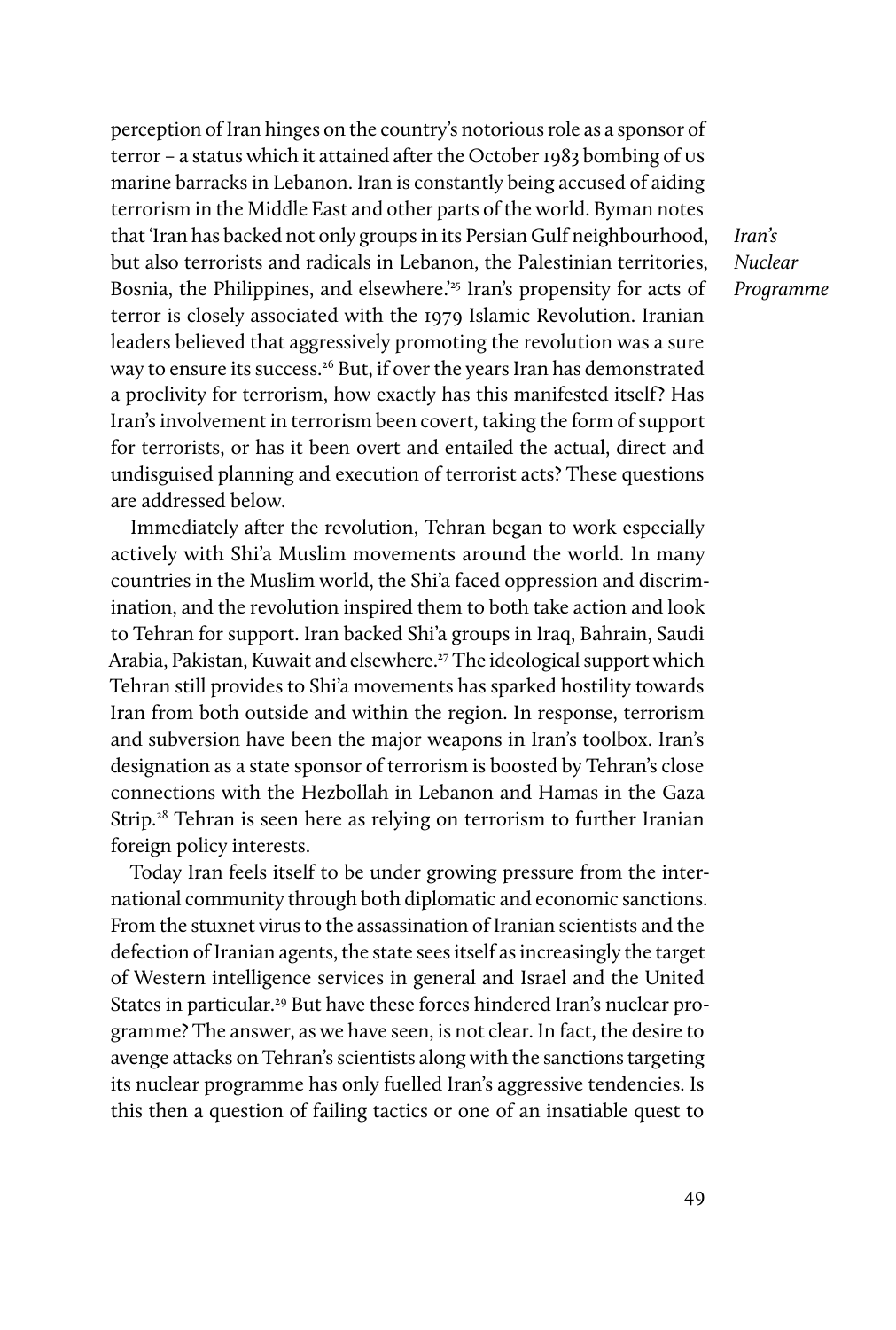spread terror? A mixture of both is likely. Iran's role in a spate of terrorist attacks targeting us (and its allies') interests, including bombings in India and Georgia, shows its readiness to promote terror to further its foreign policy objectives. Failing to stop Iran's acquisition of nuclear missiles will, thus, only succeed in strengthening the state's use of terror as a foreign policy tool.

**CEJISS** 4/2014

> Iranian leaders have often endorsed the spread of terror as a plausible form of engagement. According to the cia, while Iran's support for terrorism is meant to promote its national interests, this policy also stems from the clerical regime's view 'that it has a religious duty to export its Islamic revolution and to wage, by whatever means, a constant struggle against the perceived oppressor states.'30 In 2011, Muhammed Hejazi, the deputy head of Iran's armed forces was quoted as saying that Tehran was in a position to order proxy militant groups in Gaza and Lebanon to fire rockets into Israel. He commented, 'Our strategy now is that we will make use of all means to protect our national interests.'<sup>31</sup>

> Iran is known to support a number of militant groups active in the Middle East and elsewhere which have been designated as terrorist associations. Among the many groups that Tehran sponsors are the Popular Front for the Liberation of Palestine-General Command (PFLP-GC), the Palestinian Islamic Jihad (PIJ), Hamas and Iraqi Shia militias.<sup>32</sup> In addition, some Iranian state bodies have also been accused of staging terror attacks. They include the irgc (identified by the us State Department as a terrorist group), the Ministry of Intelligence and Security and the Ministry of Culture and Islamic Guidance. Other non-Iranian terrorist proxies include the Islamic Front for the Liberation of Bahrain/Abu Dhabi/Qatar, Hizballah Hijaz and Turkish Hezbollah, Tehreek-Jafria Pakistan and Suni organisations such as Al-Qaeda and the Egyptian Al-Gamiah Islamiyya, which may be outwardly anti-Shiite but maintain covert relations with Iran.<sup>33</sup>

> Israel has been one of the major targets for Iran-sponsored terrorism. Since the country has long been one of Iran's foremost enemies, Tehran is willing to spare no resource to secure its annihilation. Iran views the state as not simply an enemy regime, but an enemy entity; as such, Israeli civilians are also seen as legitimate objects for attacks by the Islamic Republic. These attacks are further evidence that terrorism has become so entrenched in the Iranian state that it has the status of a foreign policy option. Byman notes that 'in addition to giving Iran a way to weaken its neighbours, terrorism [has] allowed Iran to influence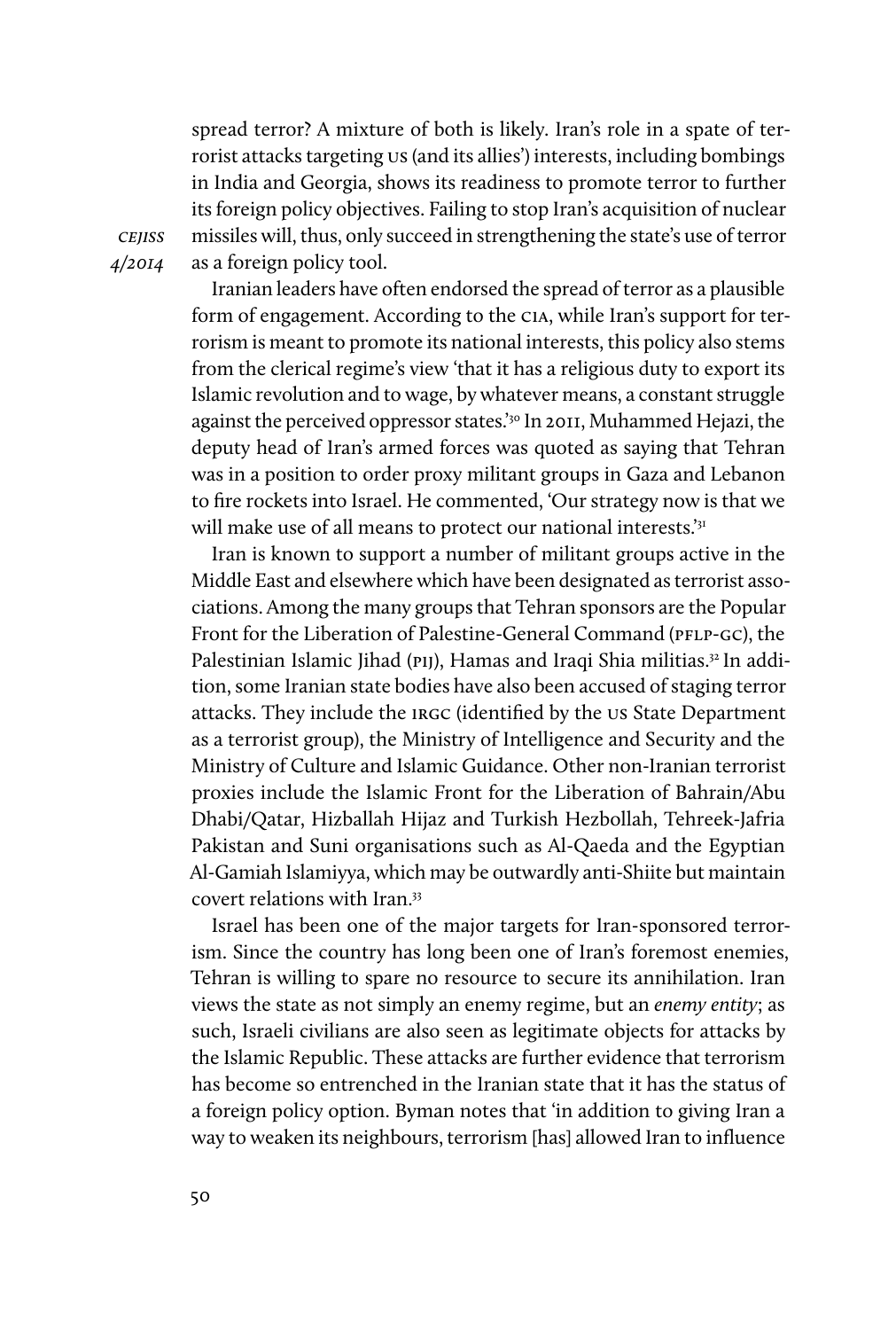events well beyond its borders… Iran has used terrorism to project power, particularly in the Arab Israeli arena but also against Iraqi targets and in Europe.'34 These assaults have mostly targeted Israel, the us and other regimes in the Middle East and elsewhere which are sympathetic to both countries. Iran has either been directly involved in their planning and execution or active through proxies such as Hezbollah and Hamas. Jaber reports, for instance, that 'with Iranian guidance, the Lebanese Hezbollah dramatically captured America's attention with devastating suicide attacks on the us embassy in Beirut in April 1983, where 63 people died, including 17 Americans, and on the us Marine Barracks in October, 1983, where 241 us Marines were killed.'34

Iran has also been held accountable for the June 1996 bombing of the Khobar Towers housing complex, which was home to American, Saudi, French and British service members in Saudi Arabia's Eastern Province. Earlier, in 1983, Iran was accused of bombing the us marine barracks in Beirut, Lebanon. It has since masterminded numerous other attacks: the kidnapping and execution of American hostages in Lebanon; the hijacking of us planes; multiple suicide bombings targeting Israeli civilians; and the assassination of scores of Iranian dissidents in the Middle East and Europe. Tehran was also allegedly involved in the fatal bombing of other American facilities in Saudi Arabia in 1995 and 1996. It supervised the 1992 bombing of Israel's embassy in Buenos Aires and has been implicated in the 1994 bombing of the city's Jewish cultural centre.35 Iran has, thus, been able to compensate for its comparative lack of military power by relying on terrorism.

As can be gleaned from the above, there is overwhelming evidence to substantiate the claims of Western powers about the true aims of the nuclear programme being pursued by Tehran; this evidence also justifies the us location of Iran within the "axis of evil." Further, it points to the potential use to which nuclear weapons will be put if Tehran is allowed to develop them. In other words, this discussion makes clear that by failing to prevent Iran from developing nuclear weapons, the world will create a ready source of atomic bombs for terrorist organisations.

#### Reshaping Restrictions

One major factor that accounts for Washington's inability to force a review of Tehran's nuclear programme is the fact that the us cannot gain the approval of ordinary Iranians. This is itself a function of

Surulola James Eke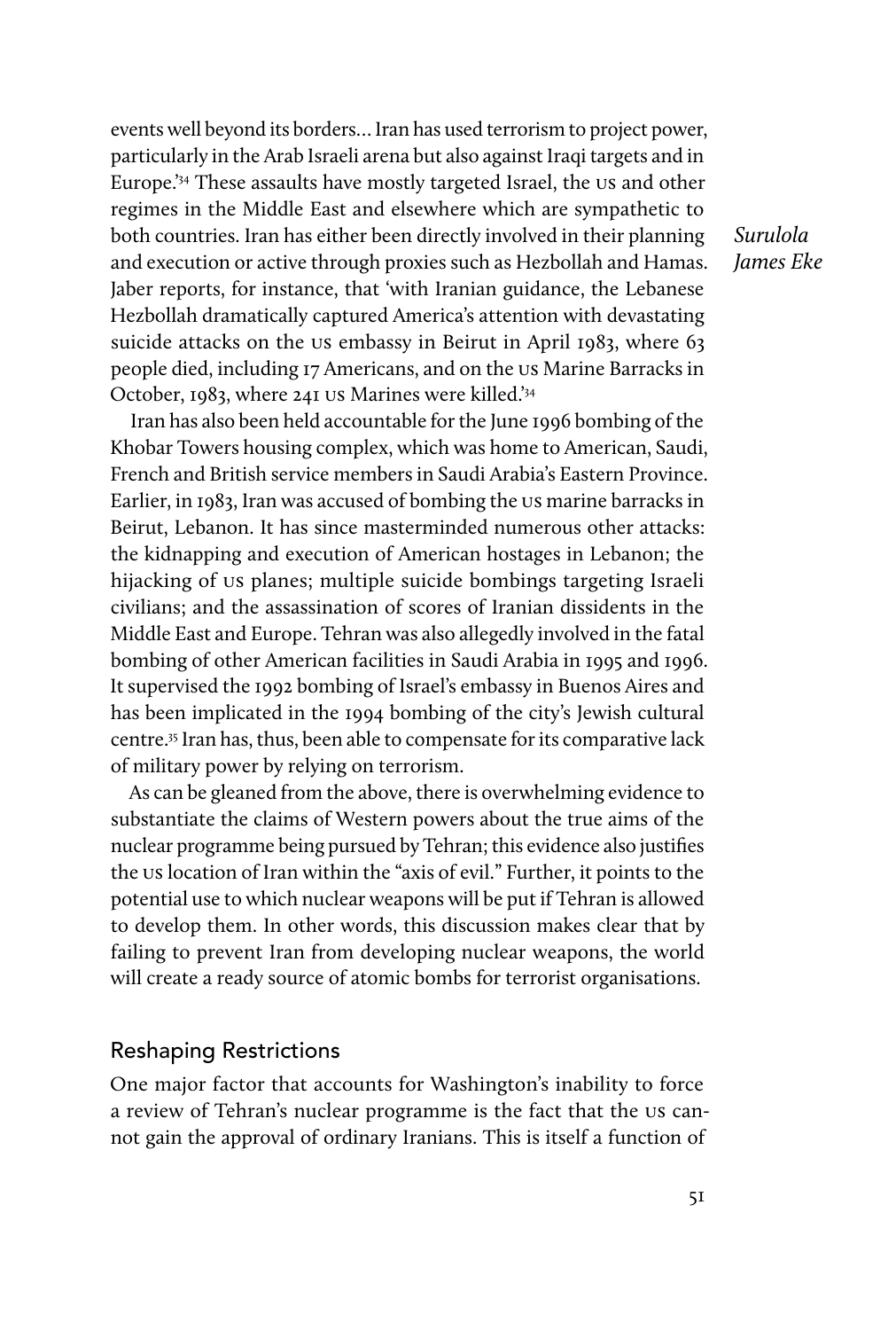doubts about the real motives for the us opposition to Iran's nuclear programme. Though the dominant view abroad is that Iran intends to enrich uranium beyond 20% (the maximum needed for non-military purposes), the impression at home is that Iran, being a sovereign state, has simply reserved the right to pursue a nuclear programme if it so desires. In fact, Iranians have come to see the us as the aggressor. This is partly the result of government propaganda but mostly because of the hardship which us restrictions impose on them.

On the whole, the us argument against Iran's nuclear programme is germane, but Washington has chosen an inappropriate strategy in its effort to ensure Tehran's retreat from plans to weaponise its uranium enrichment. The success of any new approach will be limited by the distrust that Iranians feel towards the us. This is largely a product of the 1953 coup which ousted Prime Minister Mossadeq and was orchestrated by the us. Such operations were not restricted to Iran, and the us has been accused of organising similar coups in Guatemala and Chile. In these cases, as in Iran, the us is seen as having applied indirect force in pursuit of its foreign policy interests. Building trust among ordinary Iranians is thus crucial if the us wants to see a comprehensive resolution of the Iranian question.

While there has been talk of possible military action by the Israeli and us governments against Iran's nuclear installations, this path should not be taken unless all other avenues have been exhausted. Military action – if it is at all considered – should be the last resort.

Ultimately, the only strategy that appears workable when it comes to halting Iran's nuclear weaponisation agenda is to create cracks from within the Islamic Republic itself. But how can this be achieved? The existing regime of crippling economic sanctions has certainly weakened the Iranian economy and so constrained the Tehran regime. The depleted economy has resulted in sky-high inflation that is still sapping the purchasing power of Iranians. The objective here was always to attack the economy and so compel Tehran to join the negotiating table. |However, these efforts have had an additional, albeit unintended outcome. Where sanctions were meant to create dissent within Iran and so force the government to change its path, they have instead become veritable tools of state propaganda against the West. In fact, the us strategy could only ever have been effective in a truly democratic setting where public opinion was respected and able to force a change in government policy.

**CEJISS** 4/2014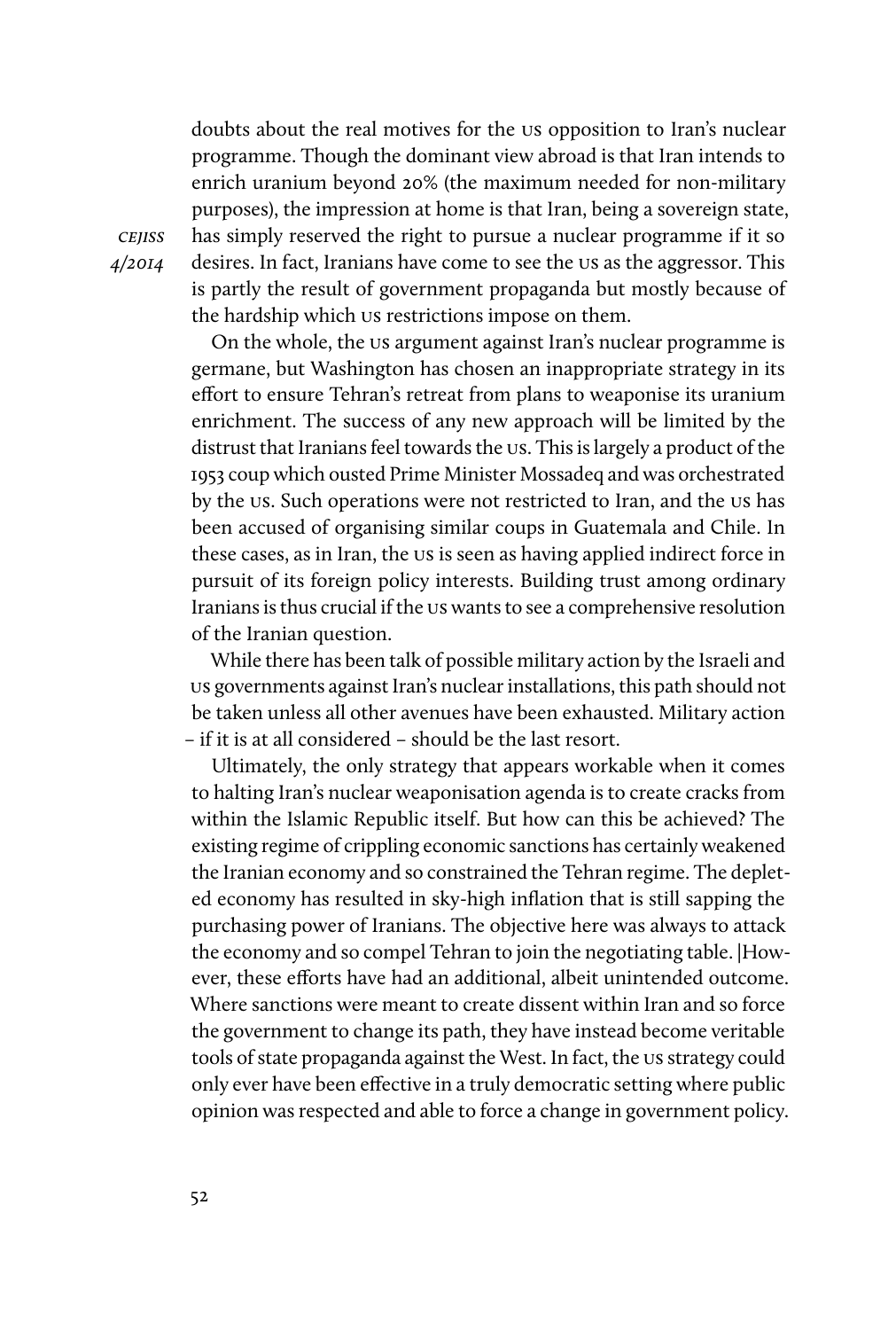# Conclusion

To be sure, the majority of Iranians object to the weaponisation of their country's nuclear programme. However, while they are discontent with their government, they appear unwilling to accept a tactic which does most harm to the ordinary man on the street. The current regime of sanctions mostly affects Iran's middle classes, who are in fact the agents of change in the Islamic Republic. Thus, rather than an over-emphasis on sanctions, what is needed is a shift towards intensified peaceful diplomacy. While the government in Tehran may appear less than disposed to talks about its nuclear ambitions, it remains equally true that the only plan that can gain the backing of ordinary Iranians, and thus, create fractures from within, is one which those citizens are not made to pay for. Moreover, since sanctions have proven ineffective, there should be an increased stress on dialogue. If Iranians no longer feel that they are being beaten into submission from outside, it is very likely that their disapproval of the potential military dimension of nuclear development will grow bolder and create dissent from within the population. Recent experiences in the Middle East reflect the strength of people power. I would suggest therefore that this option be explored.

Iran's Nuclear Programme

 $\tilde{\sim}$ 

surulola james eke is afliated with the Department of Political Science and Public Administration at the University of Benin. He can be reached at lolaeke@yahoo.co.uk

#### **Notes**

- 1. Sam Roe (2007), 'An Atomic Threat Made in America,' Chicago Tribune, 28 January.
- 2. See Newsweek (2008), 'cfr: History of Iran's Nuclear Program,'19 July, available at: <http://www.newsweek.com/cfr-history-irans-nuclear-program-92551>.
- 3. See Mohammad Javad Zarif (2007), 'Tackling the Iran-us Crisis: The Need for a Paradigm Shift,' Journal of International Affairs 60 (2).
- 4. Mohamed El Baradei (2003), 'Statement to the International Atomic Energy Agency Board of Governors,' Iran Watch, 17 March.
- 5. Kim Howells (2006), 'Written Answers to Questions-Iran,' Hansard Column 977W,16 January; Daniel Joyner (2010), 'The Qom Enrichment Facility: Was Iran Legally Bound to Disclose?' JURIST (University of Pittsburgh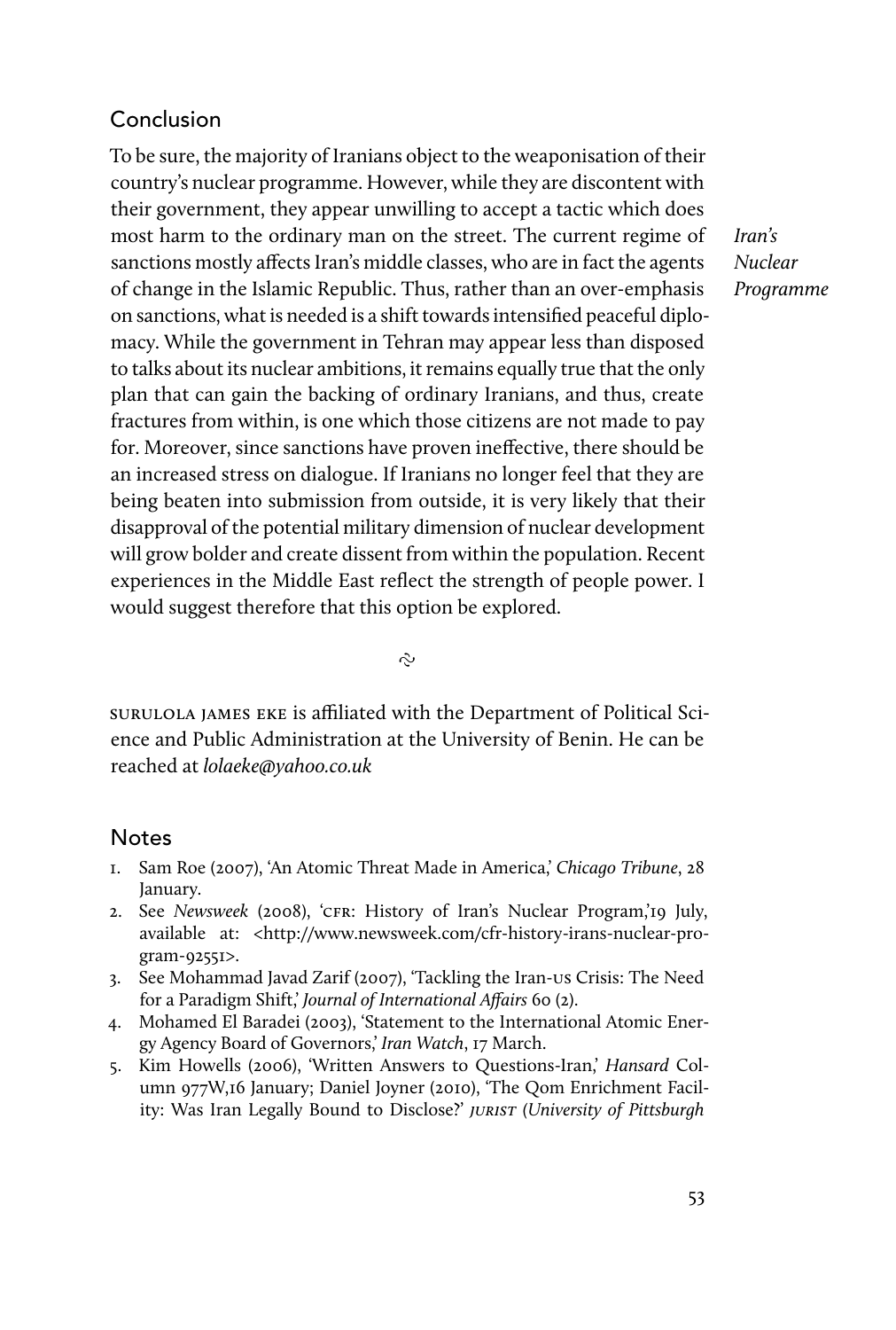School of Law), 05 March; Jonathan Weisman (2009), 'Iran Denounced Over Secret Nuclear Plant, Wall Street Journal, 25 September; Sanger E. David and Helene Cooper (2009), 'Iran Confirms Existence of Nuclear Plants,' New York Times, 25 September; John Pike (2006), 'Natanz Kashan,' Global Security, 28 May; International Atomic Energy Agency (IAEA) (2011), 'Implementation of the NPT Safeguards Agreement and Relevant Provisions of

**CEJISS** 4/2014

- Security Council Resolutions in the Islamic Republic of Iran Report,' report by the Director General, 08 November; David Blair (2012), 'Iran Claims Significant Advance in Nuclear Programme,' Daily Telegraph, 15 February.
- 6. Fars News Agency (2010), 'Iran Specifies Location for 10 New Enrichment Sites,' 16 August.
- 7. David Albright (2013), 'Testimony before the Senate Committee on Foreign Relations on Reversing Iran's Nuclear Program: Understanding Iran's Nuclear Program and Technically Assessing Negotiating Positions,' 03 October, available at: <http://isis-online.org/uploads/isis-reports/documents/ Testimony\_Albright\_senate\_foreign\_relations\_committee\_oct\_2\_2013. pdf>
- 8. S. Henderson and O. Heinonen, 'Nuclear Iran, A Glossary of Terms,' available at: <http://belfercenter.ksg.harvard.edu/publication/22269/nuclear\_ iran.html?breadcrumb=%2Fexperts%2F21 07%2Folli\_heinonen>.
- 9. IAEA (2012), 'Implementation of the NPT Safeguards Agreement and Relevant Provisions of Security Council Resolutions in the Islamic Republic of Iran Report,' report by the Director General, 25 May.
- 10. Ibid.
- 11. Olli Heinonen (2010), 'Iran's Nuclear Ambitions and Future Prospects', Belfer Center for Science and International Affairs.
- 12. Ephraim Asculai (2013), 'The Plutonium Option: Iran's Parallel Route to a Military Nuclear Capability,' Strategic Assessment 16 (3), pp. 35-46.
- 13. Anthony H. Cordesman (2005), Iran's Developing Military Capabilities, Washington, DC: Center for Strategic and International Studies Press.
- 14. Albright (2013).
- 15. Frank Barnaby (2006), 'Iran's Nuclear Activities,' briefing update for Oxford Research Group, March.
- 16. iaea Board of Governors Resolution, gov/2010/10 paragraphs 20 and 21.
- 17. National Security Decision 292, National Security Council, Washington, DC, 22 April 1975.
- 18. Quoted in Paul Michaud (2003), 'Iran Opted for N-bomb under Shah: Ex-official,' Dawn, 23 September.
- 19. Geoffrey Kemp (2005), 'Iran's Bomb and What to Do about It', in Geoffrey Kemp, (ed.), Iran's Bomb: American and Iranian Perspectives, Washington DC: Nixon Center.
- 20. Richard M. Perry (1997), 'Rogue or Rational State: A Nuclear-Armed Iran and U.S. Counter-proliferation Strategy,' research paper presented to the Air Command and Staff College, March.
- 21. Middle East Defense News (1991), 'The China-Iran Nuclear Cloud,' 22 July.
- 22. Barnaby (2006).
- 23. Siegfried S. Hecker and William J. Perry (2014), 'Iran's Path to Nuclear